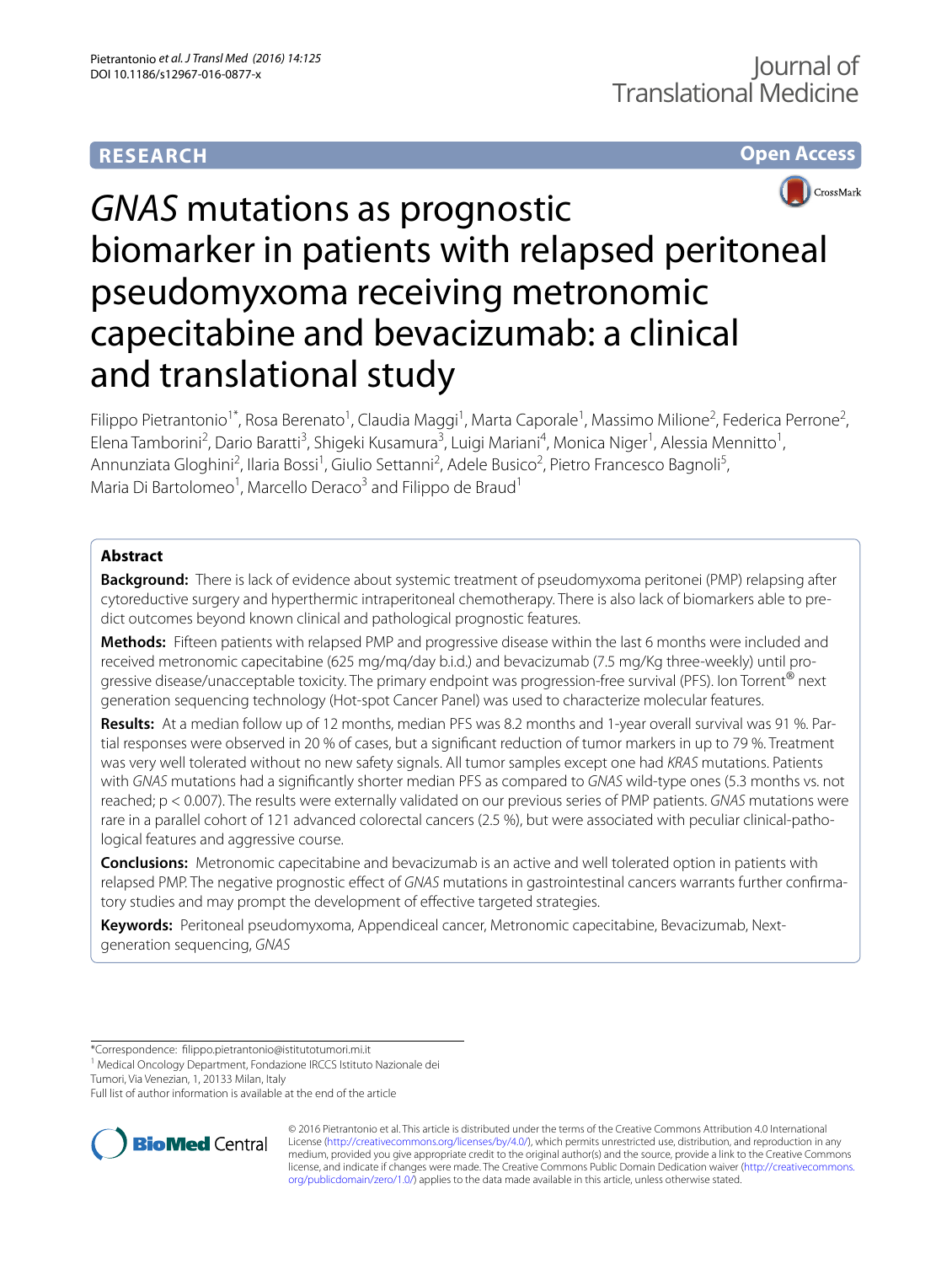## **Background**

Pseudomyxoma peritonei (PMP) has an incidence of 1–2 per million/year, and consists in accumulation of mucinous peritoneal implants usually arising from appendiceal neoplasms [[1\]](#page-6-0). Independently from its low or high histological grade [\[2](#page-6-1), [3](#page-6-2)], PMP is initially managed with cytoreductive surgery (CRS) and hyperthermic intraperitoneal chemotherapy (HIPEC), with the goal of extirpating both gross and microscopic disease, respectively. This approach confers a 20-years overall survival (OS) greater than 70  $\%$  [[4](#page-6-3), [5\]](#page-6-4), comparing favourably with historical controls. However, a significant proportion of patients will ultimately die of loco-regional disease progression [[5\]](#page-6-4). While repeated CRS may confer some benefit to selected patients, there is a lack of evidence about systemic treatment of unresectable or relapsed PMP. Despite a borderline malignant potential and low proliferation index, non-randomized series reported encouraging results with fluoropyrimidine-based combination chemotherapy [[6,](#page-6-5) [7](#page-6-6)].

The anti-vascular endothelial growth factor (VEGF) monoclonal antibody bevacizumab is routinely used in advanced colorectal cancer, as well as in peritoneal carcinomatosis secondary to ovarian cancer [\[8,](#page-6-7) [9\]](#page-6-8). Metronomic therapy with low-dose continuous administration of chemotherapy in combination with bevacizumab may be effective in colorectal and ovarian cancers [[10,](#page-6-9) [11](#page-6-10)]. Bevacizumab and metronomic capecitabine may have synergic antiangiogenic, immunomodulatory and cytostatic effects, being a useful strategy for slow-growing and relatively resistant tumors such as PMP.

In this mono-institutional study, we aimed at assessing the efficacy and safety of metronomic capecitabine and bevacizumab as palliative treatment of patients with relapsed PMP.

## **Patients and methods Patients**

Patients with low or high-grade PMP of appendiceal origin were eligible. Inclusion criteria were: age  $\geq$ 18 years; disease relapse following CRS and HIPEC, AND progressive disease (PD) assessed by computed tomography scan during the last 6 months; ECOG performance status 0–1; adequate bone marrow, hepatic, and renal functions. Exclusion criteria were: prior systemic chemotherapy; plan of repeated surgery in case of response to treatment or after a neoadjuvant treatment phase; uncontrolled hypertension; clinically significant cardiovascular disease; coagulopathy; history of malignancy in the previous 3 years.

The study was conducted according to Good Clinical Practices and was approved by the local ethics committee (study INT 14/14). All subjects provided written informed consent prior to study procedures.

#### **Study flowchart**

Patients received oral capecitabine 625 mg/sqm/day (≥70 years: 500 mg/mq/day) b.i.d. plus intravenous three-weekly bevacizumab 7.5 mg/kg, until progressive disease or unacceptable toxicity.

The primary study endpoint was progression-free survival (PFS). Secondary endpoints were: OS; overall response rate (ORR) according to RECIST vers. 1.1 criteria. [[12](#page-6-11)]; tumor markers response; safety.

Baseline evaluations included the following: semiology; full blood tests; electrocardiogram; computed tomography (CT) scan of the chest and abdomen; all circulating tumor markers CEA, CA 19-9, CA 125 and CA15-3. During treatment, adverse events (AEs) were assessed according to NCI-CTC vers. 4.03 [[13\]](#page-6-12). CT scans and tumor markers were repeated every 12 weeks until PD.

## **Biomarkers evaluation**

Formalin-fixed paraffin-embedded tissues of peritoneal deposits were reviewed for tumor content and manually microdissected to isolate a high percentage of neoplastic cells. DNA was isolated using the GeneRead DNA FFPE kit (Qiagen, Hilden, Germany, <http://www.qiagen.com> Cat. n. 180134). Next generation sequencing of 50 genes' hotspot regions included in the Hotspot Cancer Panel v2 (Life Technologies) was then performed by using the Ion Torrent Personal Genome Machine platform (Life Technologies) [[14](#page-6-13)]. Additionally, *MGMT* promoter methylation status was assessed by methylation specific polymerase reaction, as previously described [\[15\]](#page-6-14). *MET* amplification status was assessed by bright field dual-color SISH analysis (Ventana Medical Systems) in at least 40 non overlapping nuclei; MET expression by using a rabbit monoclonal anti-MET antibody (dilution 1:200; clone SP44, Spring Bioscience, Pleasanton, CA) (Additional file [1](#page-6-15): Methods S1) [\[16\]](#page-6-16).

#### **Statistical analysis**

The study was designed to show non–inferiority toward historical experience, in which median progression free survival is around 8 months. Accordingly, non-inferiority of the experimental treatment was inferred if the lower boundary of the 95 % confidence interval (CI) exceeded 5 months, a threshold clearly denoting a detrimental effect. With this rule, we estimated that a sample size of 15 patients yields 80 % power in case of a median PFS of 10 months, a value chosen to reflect a hypothetical improvement with the experimental treatment.

All time-to-event parameters were calculated by the Kaplan–Meier method. Median values were calculated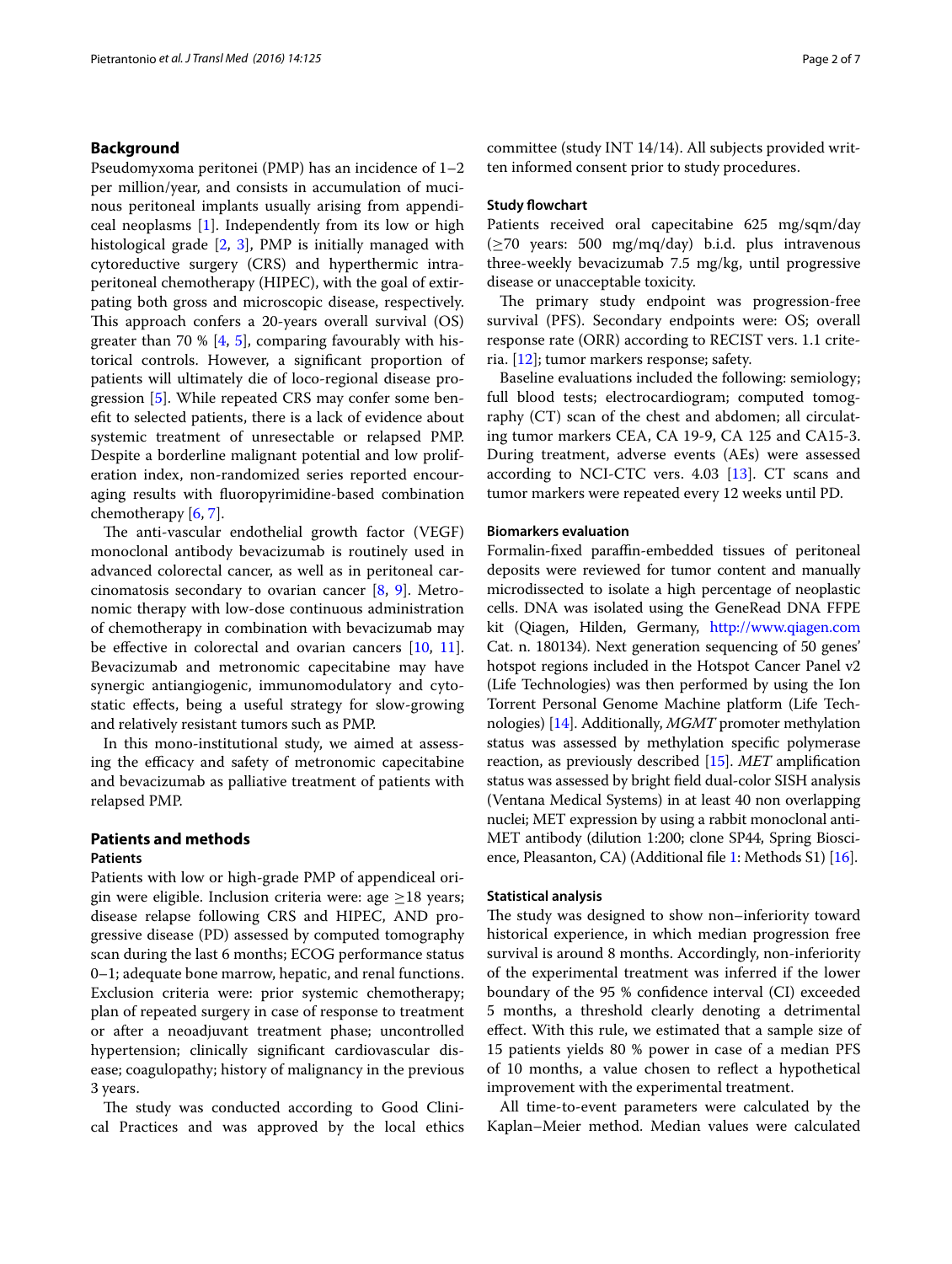and presented with 95 % confidence intervals. Data were analysed using the SAS System for Windows, version 9.2.

### **Results**

# **Patients population**

From February 2014 to July 2015, fifteen patients were included. The data lock was in October 2015. Baseline demographic and disease characteristics are shown in Table [1.](#page-2-0) Briefly, one-third of the patients had high grade histology and 47 % had relapse within 1 year from CRS/ HIPEC. All patients except one had baseline elevation of at least one tumor marker.

## **Efficacy outcomes**

At a median follow-up of 12 months (range 3–18), 8 (53 %) patients had PD and only 2 died. The primary endpoint was not inferior to historical controls, with a median PFS of 8.2 months (95 % CI 5.3-not assessable). Obviously, median OS was not reached, since the 1-year OS rate was 91 % (95 % CI, 75 %-100 %). Kaplan– Meier curves for PFS and OS of the study population are depicted in Figs. [1](#page-2-1) and [2,](#page-2-2) respectively. Concerning secondary endpoints of activity, three patients had a PR, accounting for an ORR of 20 %. At the time of this analysis, two responses were still ongoing (12+ months and 18+ months). Ten (67 %) patients had a SD and only 2 (13 %) had early PD. Clinical benefit rate  $(CR + PR + SD)$ 

<span id="page-2-0"></span>

| Main characteristics ( $N = 15$ )  | $N^{\circ}$ (%) |
|------------------------------------|-----------------|
| Age, years                         |                 |
| Median (range)                     | $52(42-68)$     |
| Sex                                |                 |
| Male                               | 9(60)           |
| Female                             | 6(40)           |
| ECOG performance status            |                 |
| 0                                  | 12 (80)         |
| 1                                  | 3(20)           |
| Histological grade                 |                 |
| High                               | 5(33)           |
| Low                                | 10(67)          |
| Time from $CRS$ + HIPEC to relapse |                 |
| Median (range, months)             | $13(5 - 36)$    |
| $\leq$ 12 months                   | 7(47)           |
| $>12$ months                       | 8(53)           |
| PCI at the time of CRS + HIPEC     |                 |
| Median (range)                     | $27(8-39)$      |
| Completeness of cytoreduction      |                 |
| $CC-0$                             | 8(53)           |
| $CC-1$                             | 7 (47)          |

*CRS* cytoreductive surgery; *HIPEC* hyperthermic intraperitoneal chemotherapy; *PCI* peritoneal carcinomatosis index; *CC* completeness of cytoreduction score



<span id="page-2-1"></span>

<span id="page-2-2"></span>was 87 %. Reductions of in the tumour marker levels by more than 30 % were recorded for 11 (79 %) of 14 evaluable patients.

#### **Safety outcomes**

All patients received at least one treatment cycle and were evaluable for safety. Median number of cycles was 6 (range 3–18). The percentages of patients who experienced at least one AE were: 53 % (grade 3 or 4: 13 %). Table [2](#page-3-0) depicts the frequency of all grades of AEs during treatment. Treatment discontinuation related to serious AEs was reported in 1 case, while dose reductions of capecitabine were performed in only 2 cases. The only treatment-related grade 3/4 AEs were hypertension, thromboembolism and hand-foot syndrome—while other AEs were mild to moderate (mainly diarrhoea and fatigue).

#### **Biomarkers**

As shown in Table [3,](#page-4-0) all 15 peritonectomy samples were available. In the next-generation sequencing analysis, sequence reads were filtered for quality: in the variant caller plugin, we included the variant that had a quality score at least 20. Eighty-five percent of the bases called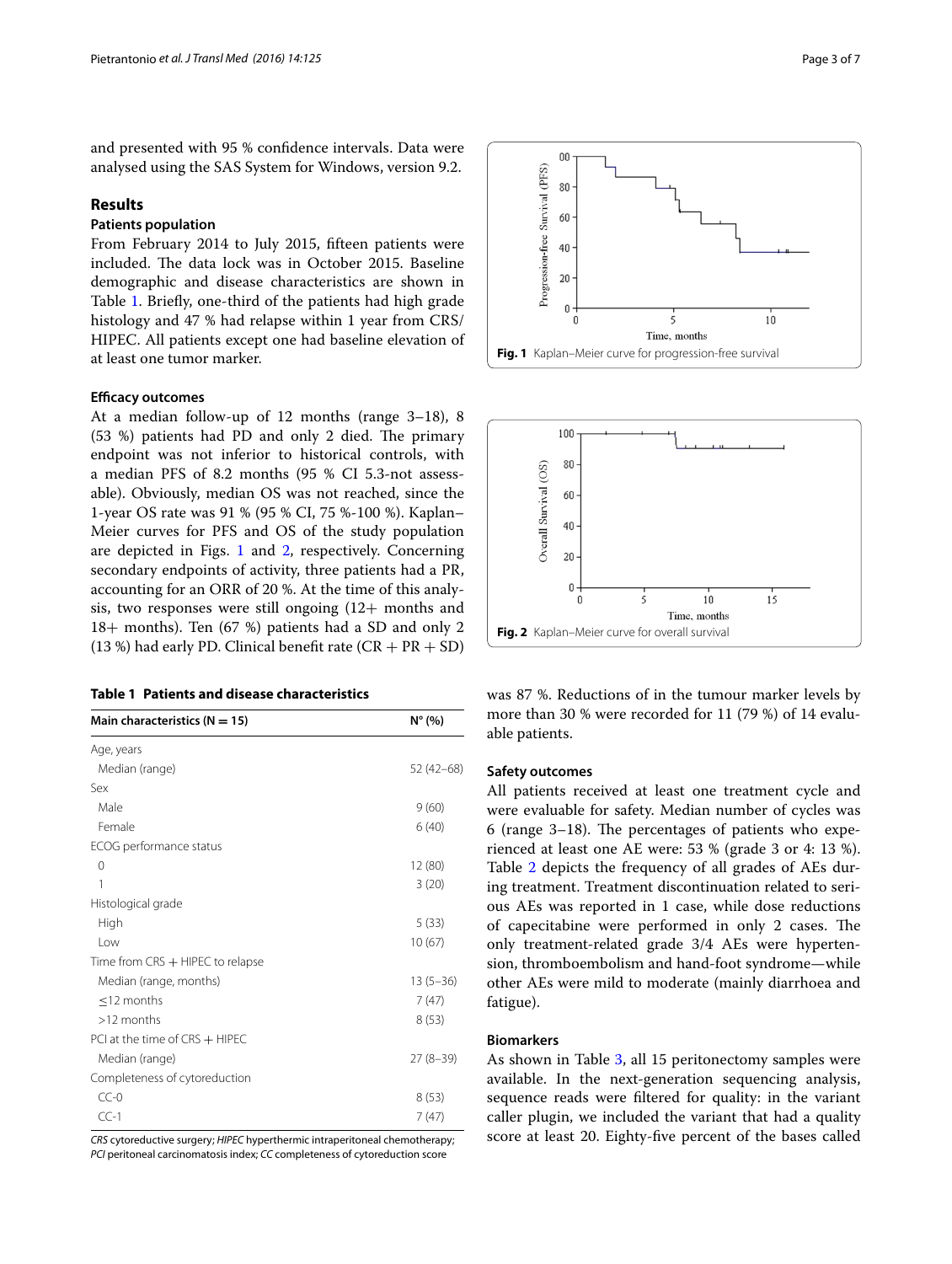#### <span id="page-3-0"></span>**Table 2 Treatment-related toxicity**

| <b>Adverse events</b> | $N^{\circ}$ of patients (%) grade according NCI-<br>CTC vers. 4.03 |                |          |    |
|-----------------------|--------------------------------------------------------------------|----------------|----------|----|
|                       | G1                                                                 | G <sub>2</sub> | G3       | G4 |
| Hypertension          |                                                                    | $1(6\%)$       | 1(6%)    |    |
| Thromboembolic event  |                                                                    | $1(6\%)$       | $1(6\%)$ |    |
| Diarrhea              | 2(13%)                                                             | 1(6%           |          |    |
| Neutropenia           |                                                                    | $1(6\%)$       |          |    |
| Hand Foot Syndrome    |                                                                    | $1(6\%)$       | 1(6%)    |    |
| Epistaxis             | 1(6%)                                                              |                |          |    |
| Fatigue               | 2(13%)                                                             |                |          |    |

*NCI*-*CTC, National Cancer Institute*—*Common Toxicity Criteria*

by PGM have quality phred-scores of Q30 (A phred score of Q30 corresponds to a probability of base-call error of 1 in 1000 or 99.9 % accuracy). For all sample, the average base coverage depth was at least  $1500\times$  and uniformity at least 94 %.

Given the low cellularity of these tumors, the Nor-manno et al. [[17\]](#page-6-17) heterogeneity score of each mutation was too wide to allow comparisons with colorectal cancer NGS data. All tumors except one (93 %) had *KRAS* exon 2 mutations (80 % in codon 12; 13 % in codon 13), while no *NRAS* or *BRAF* mutations were detected. *GNAS* mutations were found in 9 (60 %). No significant associations between *GNAS* mutations and the clinic-pathological variables (including age, gender, ECOG performance status, histological grade, time elapsed from surgery to relapse, PCI and completeness of cytoreduction) were found. However, median PFS was significantly shorter in patients with *GNAS* mutations as compared to those with *GNAS* wild-type status (5.3 months versus not reached; Hazard Ratio [HR] for progression 7.57, 95 % CI, 1.73–33.20; log-rank test  $p = 0.007$ ; Fig. [3\)](#page-5-0). The two tumors with early PD had a *GNAS* mutation. In attempt to externally validate *GNAS* mutations as prognostic, we explored their interaction with PFS in FOLFOX-4 treated patients included in our previous paper [[6\]](#page-6-5). Of 11 available samples, *GNAS* mutations were found in 6 (55 %), were not associated with clinic-pathological variables, but maintained a similar prognostic effect (log-rank test  $p = 0.002$ ; Additional file [2:](#page-6-18) Figure S1). Coupling together the two series, we obtained a pooled dataset of 26 patients, of whom 15 (58 %) had a *GNAS* mutation. We were able to confirm that median PFS was significantly shorter in patients with *GNAS* mutation as compared to those with *GNAS* wild-type status (5.1 versus 13 months; HR for progression 11.26, 95 % CI 3.62–35.06; log-rank test  $p < 0.0001$ ; Additional file [3:](#page-6-19) Figure S2).

Regarding ancillary data, *TP53* mutations were found in 3 (20 %) samples, while *HNF1A* was mutated in 1 case, and *FGFR3* plus *LKB1* were found concomitantly mutated in a patient with long-lasting benefit. *MGMT* promoter methylation was found in 3 (20 %) samples. *MET* gene was never amplified and MET protein was overexpressed in 2 (13 %) cases.

Finally, we sought to investigate the role of *GNAS* mutations in patients with metastatic colorectal cancer. By using the same next generation sequencing technology (Ion Torrent®) in a retrospective mono-institutional series of 121 cases, we found *GNAS* mutation in only 3 (2.5 %). Surprisingly, all cases shared the same peculiar clinical and pathological features: right side origin, mucinous histology, synchronous peritoneal metastases and concomitant *KRAS* mutations. Additionally, all three patients had a PD as best response to both FOLFOX and FOLFIRI regimens, even when combined with bevacizumab (Additional file [4](#page-6-20): Table S1).

## **Discussion**

In patients with unresectable or recurrent PMP of appendiceal origin, fluoropyrimidine-based combination chemotherapy may be helpful for palliation of symptoms and slowing disease progression [\[17\]](#page-6-17). In a prospective cohort of 20 patients treated with FOLFOX-4 regimen, we obtained an ORR of 20 % and a median PFS of 8 months [\[6](#page-6-5)]. A previous phase II study evaluated the combination of capecitabine with mitomycin-C, even if only 22 evaluable patients had progressive disease at baseline [\[7](#page-6-6)]. In this subgroup, ORR was 14 %, while PFS was not reported. This scenario raises two fundamental issues. First, the improvement of medical treatment of this orphan disease is an urgent and unmet clinical need. Second, the availability of robust evidences is limited by the rarity of the disease, the heterogeneity of clinical, pathological and biological features, and variability of natural history—ranging from an extremely indolent course (for which watchful waiting is still a valid option) to a frankly malignant one. In our study, all patients had progressive disease within 6 months prior to study entry, and not surprisingly showed a significant proportion of adverse prognostic features, such as high grade histology or time to relapse from CRS and HIPEC <12 months. The combination of metronomic capecitabine and bevacizumab achieved results comparable to prior experiences, since ORR was 20 % and median PFS was 8.2 months. Importantly, the safety profile was extremely favourable, making the combination as a valuable treatment option with a good therapeutic index. The reasons for investigating this combination were several. First, the possibility to continue treatment until PD with minimal chronic toxicity is a fundamental difference with oxaliplatin- or mitomycin-C-based combinations [[18](#page-6-21)]. Second, metronomic therapy may be active through multiple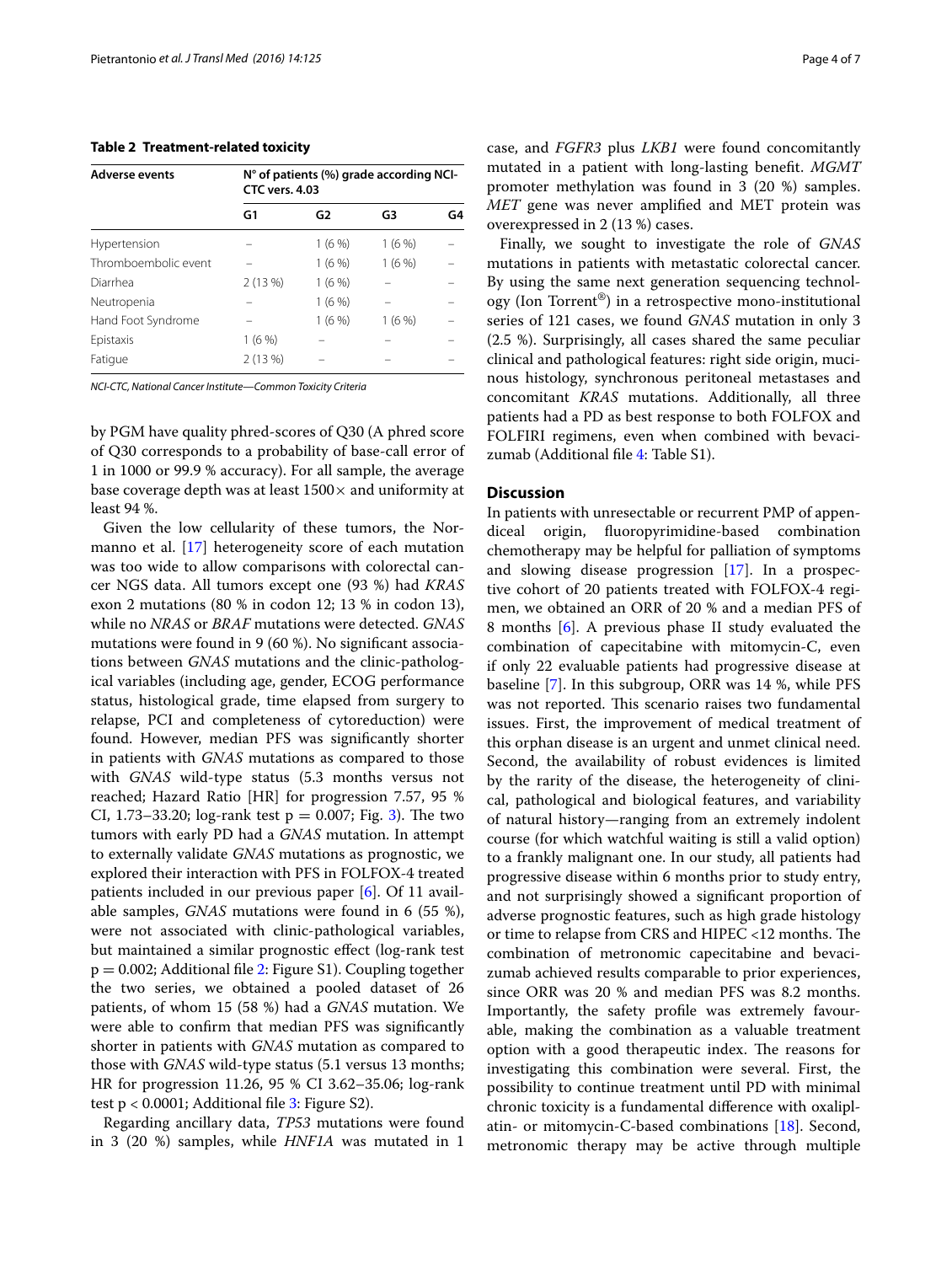| KRAS<br>mutation<br>G12D<br>G13D<br>G13D<br>G12D<br>G12D<br><b>GIZC</b><br>$\overline{\triangleright}$<br>content (%)<br>Tumor<br>45<br>20<br>$\supseteq$<br>20<br>$\triangleq$<br>50<br>$\Theta$<br>$\sqrt{2}$<br>$\circ$ $\sim$<br>$\sim w$ 4 | Mutant         |             |                                                                           |           |                         |                       |                                                             |                |                                                                                    |                                       |                    |                                   |
|-------------------------------------------------------------------------------------------------------------------------------------------------------------------------------------------------------------------------------------------------|----------------|-------------|---------------------------------------------------------------------------|-----------|-------------------------|-----------------------|-------------------------------------------------------------|----------------|------------------------------------------------------------------------------------|---------------------------------------|--------------------|-----------------------------------|
|                                                                                                                                                                                                                                                 |                | alleles (%) | content (%)<br>normalized<br>for tumor<br>ānt<br>es<br>š<br><u>alle</u> l | 오         | mutation<br><b>GNAS</b> | alleles (%)<br>Mutant | content (%)<br>normalized<br>for tumor<br>Mutant<br>alleles | 오              | alleles; normal-<br>ized for tumor<br>tions (mutant<br>content; HS)<br>Other muta- | methyla-<br>MGMT<br>tion <sup>a</sup> | Expressionb<br>MET | amplification <sup>c</sup><br>NET |
|                                                                                                                                                                                                                                                 | $\approx$      |             | 27                                                                        | 54        | R201H                   | $\frac{6}{1}$         | 36                                                          | $\overline{z}$ |                                                                                    | $\geq$                                | 300                | $\frac{1}{2}$                     |
|                                                                                                                                                                                                                                                 | 26             |             | 65                                                                        | 130       | R201H                   | 24                    | 8                                                           | 120            |                                                                                    | Yes                                   | 100                | $\geq$                            |
|                                                                                                                                                                                                                                                 |                |             |                                                                           | I         | $\overline{\mathbb{R}}$ | $\mathbb{L}$          | $\mathbb{L}$                                                | $\bar{1}$      |                                                                                    | $\stackrel{\circ}{\geq}$              | $\odot$            | $\frac{1}{2}$                     |
|                                                                                                                                                                                                                                                 | $\approx$      |             | $\overline{50}$                                                           | $\odot$   | R201H                   | $\equiv$              | 28                                                          | SS             |                                                                                    | $\geq$                                | $\approx$          | clusters<br>2 % small             |
|                                                                                                                                                                                                                                                 | $\sim$         |             | 35                                                                        | $\approx$ | $\overline{\mathsf{S}}$ | $\,$ $\,$             | $\mathbb T$                                                 | $\mathbb{I}$   | (20 %;100 %;<br>TP53 R248W<br>200)                                                 | $\frac{1}{2}$                         | 250                | $in < 50 %$ cells<br>$>5$ signals |
|                                                                                                                                                                                                                                                 | 4              |             | QÞ                                                                        | $\rm 80$  | $\geq$                  | $\mathbf{I}$          | $\mathbf{I}$                                                | $\overline{1}$ |                                                                                    | Yes                                   | 180                | $\frac{1}{2}$                     |
|                                                                                                                                                                                                                                                 | $\circ$        |             | 45                                                                        | $\infty$  | $\gtrsim$               | $\blacksquare$        | $\sim 1$                                                    | $\,$ $\,$      | $(9 %; 45 %; 90)$<br>LKB1 P319S<br>(8 %; 40 %; 80)<br>FGFR3 A257 V                 | $\stackrel{\circ}{\geq}$              | $\infty$           | $\geq$                            |
| G12D<br>50<br>$\infty$                                                                                                                                                                                                                          | $\frac{3}{2}$  |             | 26                                                                        | 52        | R <sub>201</sub> C      | $\overline{4}$        | 28                                                          | 95             | HNF1A R278W<br>(5 %; 10 %; 20)<br>R273H(23 %;<br>46 %; 92)<br>TP53                 | $\stackrel{\circ}{\geq}$              | $\supseteq$        | $\geq$                            |
| G12D<br>50<br>G                                                                                                                                                                                                                                 | $\approx$      |             | $\odot$                                                                   | 120       | R201H                   | $\frac{5}{1}$         | $\infty$                                                    | $\odot$        |                                                                                    | Yes                                   | 140                | $\frac{1}{2}$                     |
| G12V<br>$\approx$<br>$\supseteq$                                                                                                                                                                                                                | $\infty$       |             | 27                                                                        | 54        | R201H                   | $\sim$                | $\supseteq$                                                 | $\gtrsim$      |                                                                                    | $\frac{1}{2}$                         | 160                | 1 % small<br>clusters             |
| G12V<br>$\gtrsim$<br>Ξ                                                                                                                                                                                                                          | $\approx$      |             | $\infty$                                                                  | 180       | $\gtrsim$               | $\mathsf I$           | $\overline{1}$                                              | $\mathbf{I}$   | (19%; 95%;<br>TP53 C238F<br>190)                                                   | $\stackrel{\circ}{\geq}$              | $\odot$            | $\sqrt{2}$                        |
| G12D<br>$\supseteq$<br>$\overline{12}$                                                                                                                                                                                                          |                |             | $\supseteq$                                                               | $\infty$  | R201H                   | $\circ$               | $\odot$                                                     | 120            |                                                                                    | $\stackrel{\circ}{\geq}$              | $\infty$           | $\frac{1}{2}$                     |
| G12V<br>35<br>$\frac{1}{2}$                                                                                                                                                                                                                     |                |             | $\overline{4}$                                                            | $28$      | R201H                   | $\supseteq$           | $\mathcal{Q}$                                               | 58             |                                                                                    | $\stackrel{\circ}{\geq}$              | $\infty$           | $\stackrel{\circ}{\geq}$          |
| G12D<br>$\rm 80$<br>$\overline{4}$                                                                                                                                                                                                              | 5 23           |             | 29                                                                        | $58\,$    | R201H                   | $\overline{24}$       | 50                                                          | $\odot$        |                                                                                    | $\frac{0}{2}$                         | $\odot$            | $\stackrel{\circ}{\geq}$          |
| G12D<br>$\approx$<br>$\frac{5}{1}$                                                                                                                                                                                                              | $\overline{4}$ |             | $\frac{1}{2}$                                                             | 26        | $\geq$                  | $\mathbf{I}$          | $\bar{1}$                                                   | $\bar{1}$      |                                                                                    | $\frac{1}{2}$                         | $\overline{40}$    | $\frac{1}{2}$                     |

<span id="page-4-0"></span>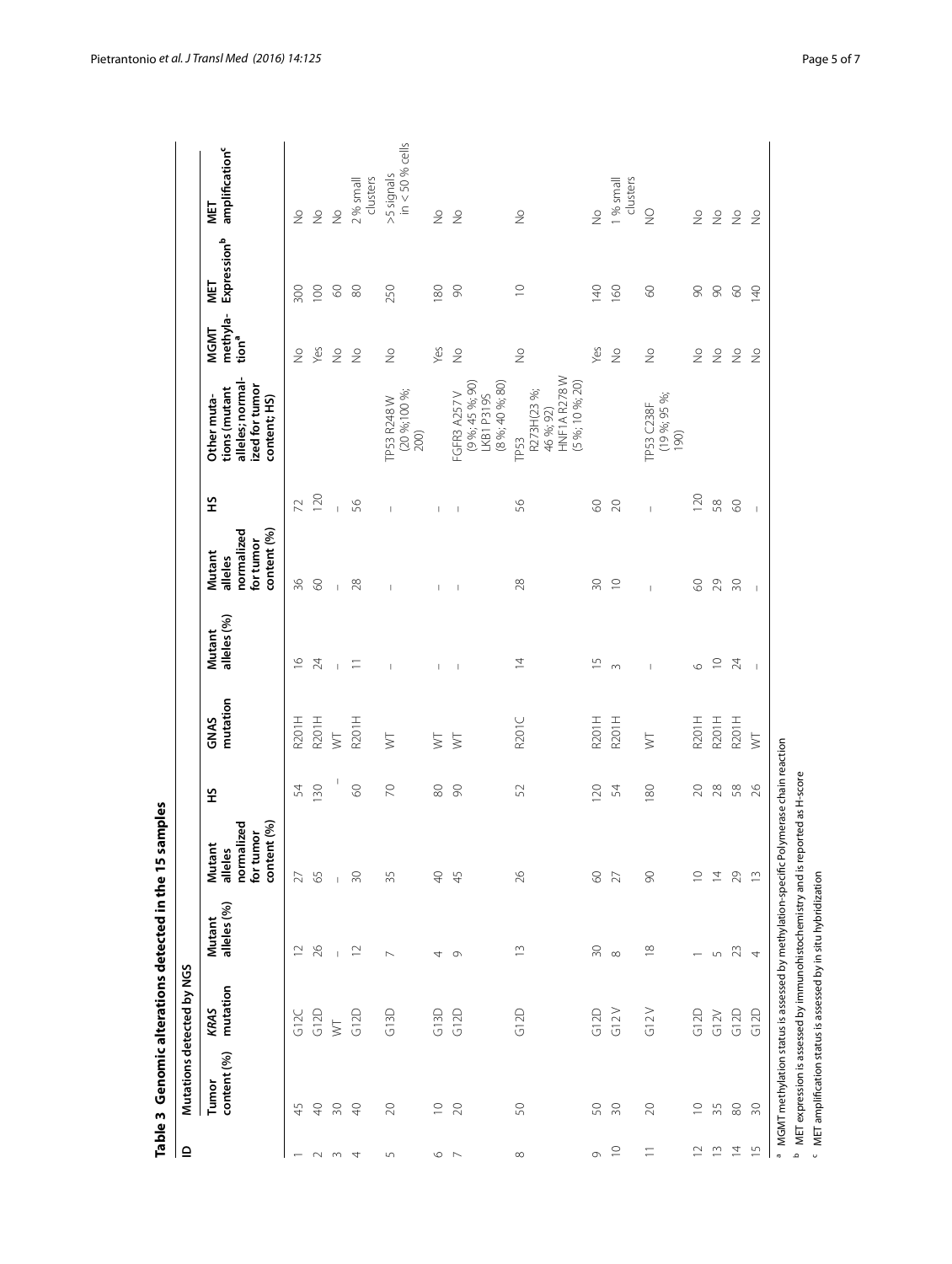<span id="page-5-0"></span>

We shared new insights into the molecular landscape of PMP and appendiceal cancers [\[25](#page-6-25)]. First, the identification of new treatment targets in this orphan disease is strictly dependent on a better knowledge of its biological features. Second, clinicians should be aware the natural history of PMP is not only influenced by validated prognostic factors [[5](#page-6-4), [26](#page-6-26), [27](#page-6-27)]—such as completeness of cytoreduction, peritoneal carcinomatosis index and histological grade—but also by potential prognostic biomarkers linked to disease aggressiveness. The prevalence of *GNAS* mutations in our study was in line with the literature data [\[28](#page-6-28), [29](#page-6-29)]. Exploiting our homogeneous data-set, we were able to show for the first time a potential prognostic effect of such mutations following disease relapse and palliative treatment with fluoropyrimidinebased chemotherapies. Interestingly, we confirmed a low prevalence (2.5 %) of *GNAS* mutations in colorectal cancer, similarly to what was previously described [[30\]](#page-6-30). However, our retrospective large cohort of patients seemed to identify *GNAS*-mutated colorectal cancer as associated with aggressive clinical course and phenotypic characteristics resembling to PMP (right side origin, mucinous histology, peritoneal involvement and concomitant *KRAS* mutations). However, evidence on the pathogenetic and prognostic role of GNAS mutations in colorectal cancer cannot be considered definitive given their rarity and the retrospective nature of our data.

We confirmed that the prevalence of *KRAS* mutations in PMP was among the highest in human pathology, as highlighted by previous studies using highly sensitive techniques [\[28\]](#page-6-28). However, in the largest available series of PMP, *KRAS* mutations were not prognostic following curative surgery [[31](#page-6-31)]. It is important to point out that the classical histology of PMP is constituted by sparse neoplastic cells within a background of abundant mucinous deposits. Thus, standard direct DNA sequencing techniques may be not sensitive enough to detect low amounts of cells harbouring mutations and may represent the cause of frequent false negative results. Mutantenriched polymerase chain reaction or next-generation sequencing methods may allow the detection of low levels of mutant DNA against a background of wild-type sequence and is of particular value for the molecular characterization of tumors with low cellularity such as PMP [\[28](#page-6-28), [31,](#page-6-31) [32\]](#page-6-32). Not surprisingly, the Normanno et al. [[17\]](#page-6-17) heterogeneity score was quite wide in our samples.

Our study has some obvious limitations. Both the small sample size and lack of randomization make impossible to quantify the relative benefits from the addition of bevacizumab to fluoropyrimidines. For the same reasons, it is impossible to distinguish between the poor prognostic effect of *GNAS* mutations and their potential value as predictive biomarker of treatment resistance.

In conclusion, metronomic capecitabine and bevacizumab is an active and well tolerated combination in patients with relapsed PMP. The negative prognostic effect of *GNAS* mutations warrants further confirmatory studies and may prompt the development of effective targeted strategies.

## **Conclusions**

In this study, 15 patients with relapsed and progressive peritoneal pseudomyxoma were treated with metronomic capecitabine and bevacizumab, achieving a 20 % response rate and a 8.2 months progression-free survival. A next-generation sequencing approach identified *GNAS* mutations as prognostic biomarker in this homogeneous population. Patients with *GNAS* mutations had significantly poorer outcome in terms of progression-free survival.

This observation was externally validated in a previous patients series of peritoneal pseudomyxoma patients treated with FOLFOX-4 chemotherapy. Additionally, the prognostic role of *GNAS* was also explored in a retrospective data-set of 121 advanced colorectal cancers: *GNAS* mutations seemed to identify a new and rare molecular subtype with unfavorable outcome and peculiar clinical and pathological characteristics—such as right side origin, mucinous histology, peritoneal involvement and concomitant *KRAS* mutation.